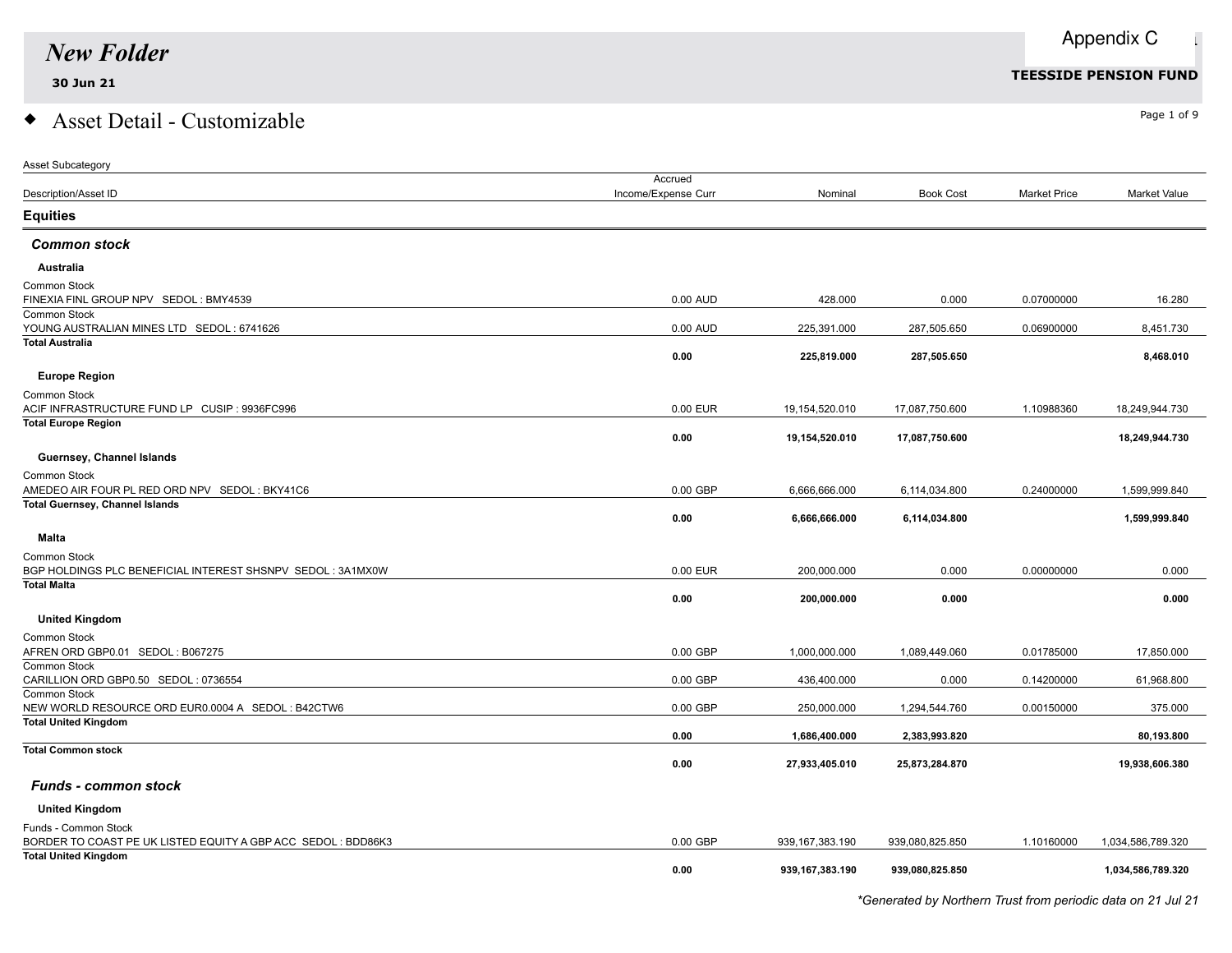Asset Subcategory

## $\bullet$  Asset Detail - Customizable  $\bullet$

|                                                                                  | Accrued             |                   |                   |                     |                   |
|----------------------------------------------------------------------------------|---------------------|-------------------|-------------------|---------------------|-------------------|
| Description/Asset ID                                                             | Income/Expense Curr | Nominal           | <b>Book Cost</b>  | <b>Market Price</b> | Market Value      |
| <b>Equities</b>                                                                  |                     |                   |                   |                     |                   |
| <b>Total Funds - common stock</b>                                                |                     |                   |                   |                     |                   |
|                                                                                  | 0.00                | 939,167,383.190   | 939,080,825.850   |                     | 1,034,586,789.320 |
| Unit trust equity                                                                |                     |                   |                   |                     |                   |
| Guernsey, Channel Islands                                                        |                     |                   |                   |                     |                   |
| Unit Trust Equity                                                                |                     |                   |                   |                     |                   |
| DARWIN BEREAVEMENT SERVICES FUND CLASS B ACCUMULATION SEDOL: 4A8UCZU             | 0.00 GBP            | 14,359,563.469    | 15,000,000.000    | 1.12370000          | 16,135,841.470    |
| <b>Total Guernsey, Channel Islands</b>                                           |                     |                   |                   |                     |                   |
|                                                                                  | 0.00                | 14,359,563.469    | 15,000,000.000    |                     | 16,135,841.470    |
| Japan                                                                            |                     |                   |                   |                     |                   |
| Unit Trust Equity                                                                |                     |                   |                   |                     |                   |
| SSGA MPF JAPAN EQUITY INDEX SEDOL: 001533W                                       | 0.00 GBP            | 48,440,992.757    | 89,842,364.060    | 2.22210000          | 107,640,730.010   |
| <b>Total Japan</b>                                                               |                     |                   |                   |                     |                   |
|                                                                                  | 0.00                | 48,440,992.757    | 89,842,364.060    |                     | 107,640,730.010   |
| Luxembourg                                                                       |                     |                   |                   |                     |                   |
| Unit Trust Equity                                                                |                     |                   |                   |                     |                   |
| STD LIFE PROPERTY GROWTH LP SEDOL: 8A8TB3U                                       | 0.00 EUR            | 324.970           | 21,282,170.990    | 133,680.96000000    | 37,292,858.390    |
| <b>Total Luxembourg</b>                                                          |                     |                   |                   |                     |                   |
|                                                                                  | 0.00                | 324.970           | 21,282,170.990    |                     | 37,292,858.390    |
| <b>Pacific Region</b>                                                            |                     |                   |                   |                     |                   |
| Unit Trust Equity                                                                |                     |                   |                   |                     |                   |
| SSGA MPF PAC BASIN EX-JAPAN INDEX SEDOL: 001532W                                 | 0.00 GBP            | 50,692,305.509    | 242,515,511.220   | 6.84860000          | 347, 171, 323.510 |
| <b>Total Pacific Region</b>                                                      |                     |                   |                   |                     |                   |
|                                                                                  | 0.00                | 50,692,305.509    | 242,515,511.220   |                     | 347,171,323.510   |
| <b>United Kingdom</b>                                                            |                     |                   |                   |                     |                   |
| Unit Trust Equity                                                                |                     |                   |                   |                     |                   |
| CANDOVER INVSTMNTS PLC GBP0.25 SEDOL: 0171315                                    | 0.00 GBP            | 60,000.000        | 323,674.020       | 0.00000000          | 0.000             |
| Unit Trust Equity                                                                |                     |                   |                   |                     |                   |
| DARWIN LEISURE DEVELOPMENT FUND ACCUMULATION UNITS - D CLASS SEDOL:              | 0.00 GBP            | 15,000,000.000    | 15,000,000.000    | 1.17510000          | 17,626,500.000    |
| Unit Trust Equity                                                                |                     |                   |                   |                     |                   |
| LOCAL AUTHORITIES LOCAL AUTHORITIES PROPERTY SEDOL: 0521664<br>Unit Trust Equity | 0.00 GBP            | 1,368,174.000     | 1,282,865.490     | 3.03685000          | 4,154,939.210     |
| MPF EUROPE EX UK SUB-FUND SEDOL: 4A8NH9U                                         | 0.00 GBP            | 15,402,552.970    | 97,836,405.640    | 8.09620000          | 124,702,149.360   |
| Unit Trust Equity                                                                |                     |                   |                   |                     |                   |
| MPF N AMER EQTY SUB-FUND SEDOL: 1A8NH9U                                          | 0.00 GBP            | 2,621,178.211     | 24,012,835.230    | 13.76600000         | 36,083,139.250    |
| <b>Total United Kingdom</b>                                                      | 0.00                | 34,451,905.181    | 138,455,780.380   |                     | 182,566,727.820   |
| <b>Total Unit trust equity</b>                                                   |                     |                   |                   |                     |                   |
|                                                                                  | 0.00                | 147,945,091.886   | 507,095,826.650   |                     | 690,807,481.200   |
| <b>Total Equities</b>                                                            |                     |                   |                   |                     |                   |
|                                                                                  | 0.00                | 1,115,045,880.086 | 1,472,049,937.370 |                     | 1,745,332,876.900 |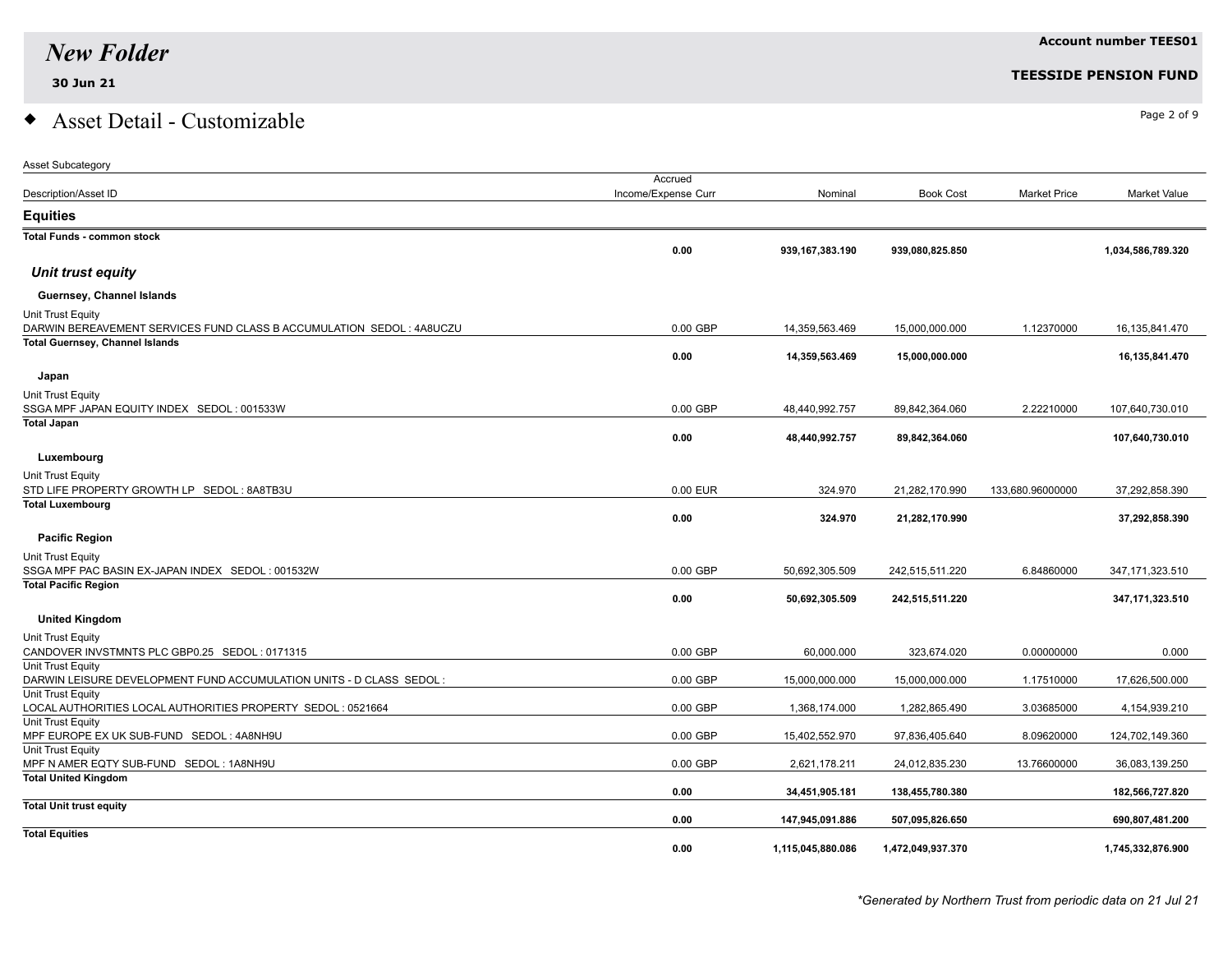### $\bullet$  Asset Detail - Customizable  $\bullet$

| <b>Asset Subcategory</b>                                                           |                     |                 |                  |                     |                 |
|------------------------------------------------------------------------------------|---------------------|-----------------|------------------|---------------------|-----------------|
|                                                                                    | Accrued             |                 |                  |                     |                 |
| Description/Asset ID                                                               | Income/Expense Curr | Nominal         | <b>Book Cost</b> | <b>Market Price</b> | Market Value    |
| <b>Real Estate</b>                                                                 |                     |                 |                  |                     |                 |
| <b>Real estate</b>                                                                 |                     |                 |                  |                     |                 |
| <b>Europe Region</b>                                                               |                     |                 |                  |                     |                 |
| Real Estate                                                                        |                     |                 |                  |                     |                 |
| CAPITAL DYNAMICS MID-MARKET DIRECT V CUSIP : 993RBZ993                             | 0.00 EUR            | 7,600,000.000   | 6,692,263.650    | 1.22786720          | 8.010.835.920   |
| <b>Total Europe Region</b>                                                         |                     |                 |                  |                     |                 |
|                                                                                    | 0.00                | 7,600,000.000   | 6,692,263.650    |                     | 8,010,835.920   |
| <b>United Kingdom</b>                                                              |                     |                 |                  |                     |                 |
| Real Estate                                                                        |                     |                 |                  |                     |                 |
| HEARTHSTONE RESIDENTIAL FUND 1 LIMITED PARTNERSHIP CUSIP : 9936FD994               | 0.00 GBP            | 9,645,954.780   | 9,645,954.780    | 0.91991730          | 8,873,480.680   |
| <b>Real Estate</b>                                                                 |                     |                 |                  |                     |                 |
| TEESSIDE PENSION FUND - DIRECT PROPERTY CUSIP : 9936HG995                          | 0.00 GBP            | 280,289,446.350 | 280,289,446.350  | 0.95383540          | 267,349,996.180 |
| <b>Total United Kingdom</b>                                                        | 0.00                | 289,935,401.130 | 289,935,401.130  |                     | 276,223,476.860 |
| <b>Total Real estate</b>                                                           |                     |                 |                  |                     |                 |
|                                                                                    | 0.00                | 297,535,401.130 | 296,627,664.780  |                     | 284,234,312.780 |
| <b>Funds - real estate</b>                                                         |                     |                 |                  |                     |                 |
| <b>United Kingdom</b>                                                              |                     |                 |                  |                     |                 |
| Funds - Real Estate                                                                |                     |                 |                  |                     |                 |
| DARWIN LEISURE PRO UNITS CLS 'C' SEDOL: B29MQ57                                    | 0.00 GBP            | 6,493,057.480   | 8,967,056.480    | 3.53250000          | 22,936,725.550  |
| Funds - Real Estate                                                                |                     |                 |                  |                     |                 |
| DARWIN LEISURE PROPERTY FUND UNITS K GBP INC SEDOL: 4A9TBEU<br>Funds - Real Estate | 0.00 GBP            | 15,000,000.000  | 15,000,000.000   | 1.02880000          | 15,432,000.000  |
| HERMES PROPERTY UT SEDOL: 0426219                                                  | 0.00 GBP            | 663,638.000     | 720,122.990      | 6.71600000          | 4,456,992.810   |
| Funds - Real Estate                                                                |                     |                 |                  |                     |                 |
| LEGAL AND GENERAL MANAGED PROPERTY FUND SEDOL: 004079W                             | 0.00 GBP            | 108,263.760     | 385,000.000      | 56.52010000         | 6,119,078.540   |
| Funds - Real Estate                                                                |                     |                 |                  |                     |                 |
| ROYAL LONDON PROPERTY INVESTMENT CO SEDOL: B65M0K2                                 | 1,413.16 GBP        | 3,532,903.656   | 8,197,204.760    | 2.86100000          | 10,107,637.360  |
| Funds - Real Estate                                                                |                     |                 |                  |                     |                 |
| THREADNEEDLE PROP PROPERTY UNIT TRUST GBP INC SEDOL: 0508667                       | 0.00 GBP            | 12,750.000      | 1,527,939.200    | 284.55000000        | 3,628,012.500   |
| <b>Total United Kingdom</b>                                                        | 1,413.16            | 25,810,612.896  | 34,797,323.430   |                     | 62,680,446.760  |
| <b>Total Funds - real estate</b>                                                   | 1,413.16            | 25,810,612.896  | 34,797,323.430   |                     | 62,680,446.760  |
| <b>Total Real Estate</b>                                                           |                     |                 |                  |                     |                 |
|                                                                                    | 1,413.16            | 323,346,014.026 | 331,424,988.210  |                     | 346,914,759.540 |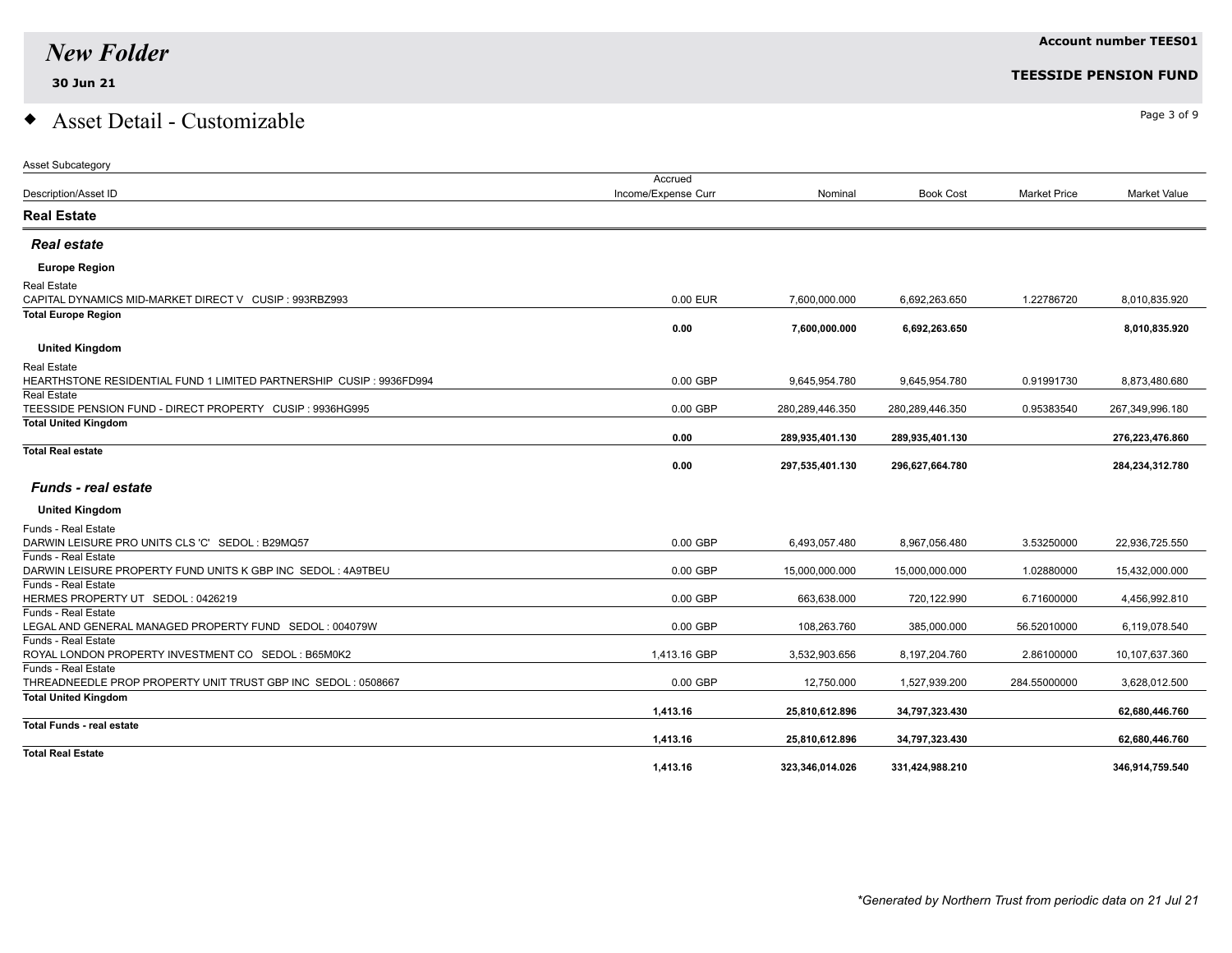**Partnerships** 

**Partnerships** 

**Partnerships** 

### $\bullet$  Asset Detail - Customizable  $\bullet$

| <b>Asset Subcategory</b>                                                               |                     |                 |                  |                     |                   |
|----------------------------------------------------------------------------------------|---------------------|-----------------|------------------|---------------------|-------------------|
|                                                                                        | Accrued             |                 |                  |                     |                   |
| <b>Description/Asset ID</b>                                                            | Income/Expense Curr | Nominal         | <b>Book Cost</b> | <b>Market Price</b> | Market Value      |
| <b>Venture Capital and Partnerships</b>                                                |                     |                 |                  |                     |                   |
| <b>Partnerships</b>                                                                    |                     |                 |                  |                     |                   |
| <b>Europe Region</b>                                                                   |                     |                 |                  |                     |                   |
| Partnerships                                                                           |                     |                 |                  |                     |                   |
| ACCESS CAPITAL FUND INFRASTRUCTURE II - EUR CUSIP : 993QEX997                          | 0.00 EUR            | 8,135,036.990   | 7,348,891.830    | 1.02896940          | 7,185,795.240     |
| Partnerships                                                                           |                     |                 |                  |                     |                   |
| ACCESS CAPITAL FUND VIII GROWTH BUY OUT EUROPE CUSIP : 993KDB999                       | 0.00 EUR            | 6,744,880.640   | 5,967,615.100    | 0.81430170          | 4,714,899.670     |
| Partnerships                                                                           |                     |                 |                  |                     |                   |
| ACCESS CAPITAL, ACIF INFRASTRUCTURE II LP (FUND 2) CUSIP : 993SRL995                   | 0.00 EUR            | 1,995,000.000   | 1,795,595.530    | 1.00000000          | 1,712,599.240     |
| Partnerships                                                                           |                     |                 |                  |                     |                   |
| ACCESS CAPITAL, CO-INVESTMENT FUND BUY-OUT EUROPE II CUSIP : 993SRM993<br>Partnerships | 0.00 EUR            | 4,700,000.000   | 4,150,798.300    | 0.99935450          | 4,032,090.550     |
| Darwin Bereavement Services Fund, Incomeunits CUSIP: 993XBG992                         | 0.00 GBP            | 10,000,000.000  | 10,000,000.000   | 1.00000000          | 10,000,000.000    |
| <b>Total Europe Region</b>                                                             |                     |                 |                  |                     |                   |
|                                                                                        | 0.00                | 31,574,917.630  | 29,262,900.760   |                     | 27,645,384.700    |
| <b>Global Region</b>                                                                   |                     |                 |                  |                     |                   |
| Partnerships                                                                           |                     |                 |                  |                     |                   |
| CAPITAL DYNAMICS GLOBAL SECONDARIES V - GBP CUSIP : 993LJT992                          | 0.00 GBP            | 8,541,365.000   | 8,541,365.000    | 1.69662260          | 14,491,472.890    |
| Partnerships                                                                           |                     |                 |                  |                     |                   |
| CROWN CO INVESTMENT OPPORTUNITIES II PLCS USD CUSIP : 993BRL992                        | 0.00 USD            | 19,412,130.030  | 14,560,321.130   | 1.41302260          | 19,855,785.210    |
| Partnerships                                                                           |                     |                 |                  |                     |                   |
| LGPS COLLECTIVE PRIVATE EQUITY FOR POOLS2018/19 - GBP CUSIP : 993LRK992                | 0.00 GBP            | 2,700,000.000   | 2,700,000.000    | 1.10941960          | 2,995,432.920     |
| Partnerships                                                                           |                     |                 |                  |                     |                   |
| PANTHEON GLOBAL CO-INVESTMENT OPPORTUNITIES IV CUSIP : 993FYQ994                       | 0.00 USD            | 19,800,000.000  | 16,034,925.400   | 0.85540690          | 12,260,345.410    |
| Partnerships<br>UNIGESTION DIRECT II - EUR CUSIP : 993MTE992                           | 0.00 EUR            | 2,047,196.600   | 1,835,877.800    | 1.20150820          | 2,111,539.140     |
| <b>Total Global Region</b>                                                             |                     |                 |                  |                     |                   |
|                                                                                        | 0.00                | 52,500,691.630  | 43,672,489.330   |                     | 51,714,575.570    |
| <b>United Kingdom</b>                                                                  |                     |                 |                  |                     |                   |
| Partnerships                                                                           |                     |                 |                  |                     |                   |
| ANCALA INFRASTRUCTURE FUND II SCSP CUSIP : 993FSE998                                   | 0.00 EUR            | 15,975,382.070  | 14,467,708.490   | 0.76104570          | 10,436,979.640    |
| Partnerships                                                                           |                     |                 |                  |                     |                   |
| BORDER TO COAST EMERGING MARKET HYBRID FUND - GBP CUSIP : 9942CC997                    | 0.00 GBP            | 49,905,180.160  | 49,905,180.160   | 1.00000000          | 49,905,180.160    |
| Partnerships                                                                           |                     |                 |                  |                     |                   |
| BORDER TO COAST PE OVERSEAS DEV MKTS EQTY A CUSIP : 993BRK994                          | 0.00 GBP            | 729,830,169.840 | 729,830,169.840  | 2.33614350          | 1,704,988,007.380 |
| Partnerships                                                                           |                     |                 |                  |                     |                   |
| BORDER TO COAST PRIVATE EQUITY SERIES 1B CUSIP : 993U46998                             | 0.00 USD            | 1,283,972.560   | 919.174.080      | 1.00992020          | 938.658.390       |

BORDER TO COAST PRIVATE EQUITY SERIES 1C CUSIP : 993XGK998 0.00 CHP 202,462.080 242,462.080 242,462.080 242,462.080 242,462.080 242,462.080 242,462.080 242,462.080 242,462.080 242,462.080 242,462.080 242,462.080 242,462.08

CAPITAL DYNAMICS CLEAN ENERGY INFRASTRUCTURE VIII (CO INVESTMENT) LP CUSIP : 0.00 GBP 4,518,348.790 4,518,348.790 1.04183430 4,707,370.750

CAPITAL DYNAMICS CLEAN ENERGY AND INFRASTRUCTURE VIII SCSp CUSIP : 993FP0991 0.00 GBP 8,960,808.270 8,960,808.270 0.97846480 8,767,835.470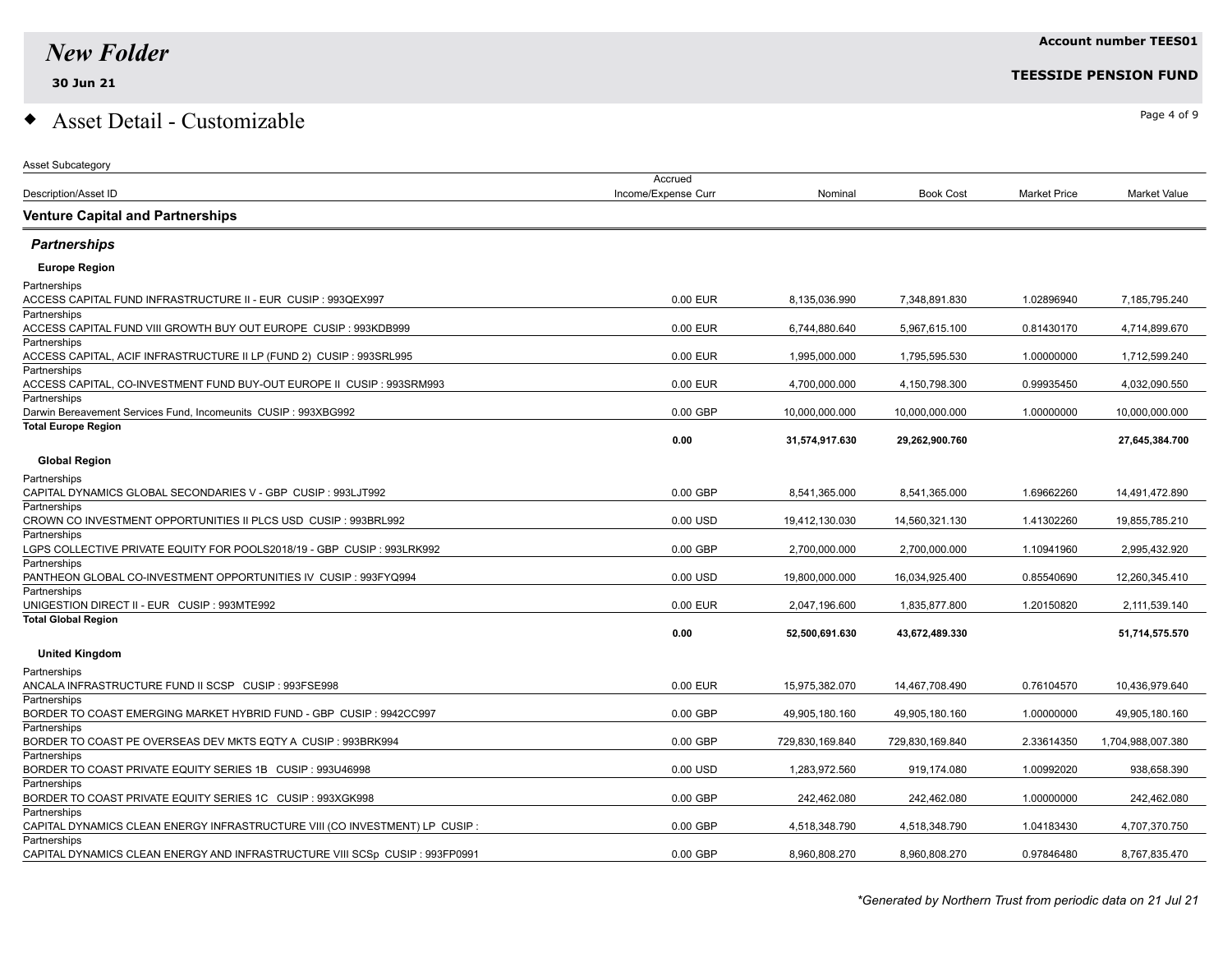Asset Subcategory

Partnerships

### $\bullet$  Asset Detail - Customizable  $\bullet$

|                                                                                 | Accrued             |                 |                  |                     |                   |
|---------------------------------------------------------------------------------|---------------------|-----------------|------------------|---------------------|-------------------|
| Description/Asset ID                                                            | Income/Expense Curr | Nominal         | <b>Book Cost</b> | <b>Market Price</b> | Market Value      |
| <b>Venture Capital and Partnerships</b>                                         |                     |                 |                  |                     |                   |
| <b>Partnerships</b>                                                             |                     |                 |                  |                     |                   |
| <b>United Kingdom</b>                                                           |                     |                 |                  |                     |                   |
| Partnerships                                                                    |                     |                 |                  |                     |                   |
| GRESHAM HOUSE BSI HOUSING FUND LP CUSIP : 993FP6998                             | 0.00 GBP            | 6,588,324.630   | 6,588,324.630    | 1.07802610          | 7,102,385.910     |
| Partnerships                                                                    |                     |                 |                  |                     |                   |
| GRESHAM HOUSE BSI INFRASTRUCTURE LP CUSIP : 993FP5990                           | $0.00$ GBP          | 12.959.852.980  | 12.959.852.980   | 0.96742890          | 12,537,736.310    |
| Partnerships                                                                    |                     |                 |                  |                     |                   |
| HERMES GPE INNOVATION FUND CUSIP : 993NEB992                                    | 0.00 GBP            | 4,871,740.540   | 4,871,740.540    | 1.35774190          | 6,614,566.260     |
| Partnerships                                                                    |                     |                 |                  |                     |                   |
| INNISFREE PFI CONTINUATION FUND CUSIP : 9936FE992                               | 0.00 GBP            | 8,672,972.000   | 8,672,972.000    | 1.12423170          | 9,750,430.060     |
| Partnerships<br>INNISFREE PFI SECONDARY FUND 2 CUSIP : 9936FF999                | 0.00 GBP            | 7,728,331.000   | 7,728,331.000    | 1.07228900          | 8,287,004.320     |
| Partnerships                                                                    |                     |                 |                  |                     |                   |
| THE MODEL T FINANCE COMPANY - GBP CUSIP : 993QJB990                             | $0.00$ GBP          | 19,999,950.000  | 19,999,950.000   | 1.00000000          | 19,999,950.000    |
| <b>Total United Kingdom</b>                                                     |                     |                 |                  |                     |                   |
|                                                                                 | 0.00                | 871,537,494.920 | 869,665,022.860  |                     | 1,844,278,566.730 |
| <b>United States</b>                                                            |                     |                 |                  |                     |                   |
|                                                                                 |                     |                 |                  |                     |                   |
| Partnerships                                                                    |                     |                 |                  |                     |                   |
| BLACKROCK GLOBAL ENERGY AND POWER INFRASTRUCTURE FUND III CUSIP:                | 0.00 USD            | 9,257,488.000   | 7.253.034.470    | 0.56614030          | 3,793,866.060     |
| Partnerships                                                                    |                     |                 |                  |                     |                   |
| BLACKROCK GLOBAL RENEWABLE POWER FUND III CUSIP : 993QHY992                     | 0.00 USD            | 1,481,686.000   | 1,123,851.560    | 0.92461560          | 991,704.220       |
| Partnerships<br>BLACKROCK PRIVATE OPPORTUNITIES FUND IV TOTAL CUSIP : 993FYK997 | 0.00 USD            | 2,234,270.000   | 1,740,627.650    | 1.00000000          | 1,617,336.620     |
| Partnerships                                                                    |                     |                 |                  |                     |                   |
| BORDER TO COAST INFRASTRUCTURE SERIES 1 CUSIP : 993FT4999                       | 0.00 USD            | 36,898,132.620  | 28,500,602.920   | 0.71320450          | 19,049,484.540    |
| Partnerships                                                                    |                     |                 |                  |                     |                   |
| BORDER TO COAST INFRASTRUCTURE SERIES 1B CUSIP : 993KGJ999                      | 0.00 USD            | 6,556,058.530   | 4,903,232.720    | 0.61523070          | 2,919,749.460     |
| Partnerships                                                                    |                     |                 |                  |                     |                   |
| BORDER TO COAST PRIVATE EQUITY SERIES 1 CUSIP : 993FYP996                       | 0.00 USD            | 38,973,544.650  | 29,355,945.630   | 0.98483590          | 27,784,241.460    |
| Partnerships                                                                    |                     |                 |                  |                     |                   |
| BRIDGES EVERGREEN TPF HOUSING CO-INVEST LP CUSIP : 993XEU998                    | $0.00$ GBP          | 360,633.330     | 360,633.330      | 0.92429980          | 333,333.310       |
| Partnerships                                                                    |                     |                 |                  |                     |                   |
| CROWN CO-INVEST OPPORTUNITIES III CUSIP : 993XBM999                             | 0.00 USD            | 330,000.000     | 237,239.380      | 1.00000000          | 238,879.400       |
| Partnerships                                                                    |                     |                 |                  |                     |                   |
| CROWN GLOBAL OPPORTUNITIES VII CUSIP : 993FYN991                                | 0.00 USD            | 12,280,000.000  | 9,402,604.100    | 1.20035100          | 10,670,171.300    |
| Partnerships                                                                    | 0.00 USD            |                 |                  |                     |                   |
| Crown Growth Opportunities Global III fund CUSIP: 993FYM993<br>Partnerships     |                     | 16,785,083.910  | 12,469,919.290   | 1.28404290          | 15,601,552.500    |
| FORESIGHT ENERGY INFRASTRUCTURE PARTNERS CUSIP : 993FS9999                      | 0.00 USD            | 3,074,619.710   | 2,400,504.320    | 1.15435280          | 2,569,181.190     |
| Partnerships                                                                    |                     |                 |                  |                     |                   |
| LGT CAPITAL CROWN SECONDARIES SPECIAL OPPORTUNITIES II CUSIP : 993QEY995        | 0.00 USD            | 7,675,000.000   | 5,997,718.990    | 1.46968470          | 8,165,209.340     |

PANTHEON SENIOR DEBT SECONDARIES II CUSIP : 993UAP999 0.00 USD 6,367,323.000 4,676,290.270 0.97402240 4,489,423.670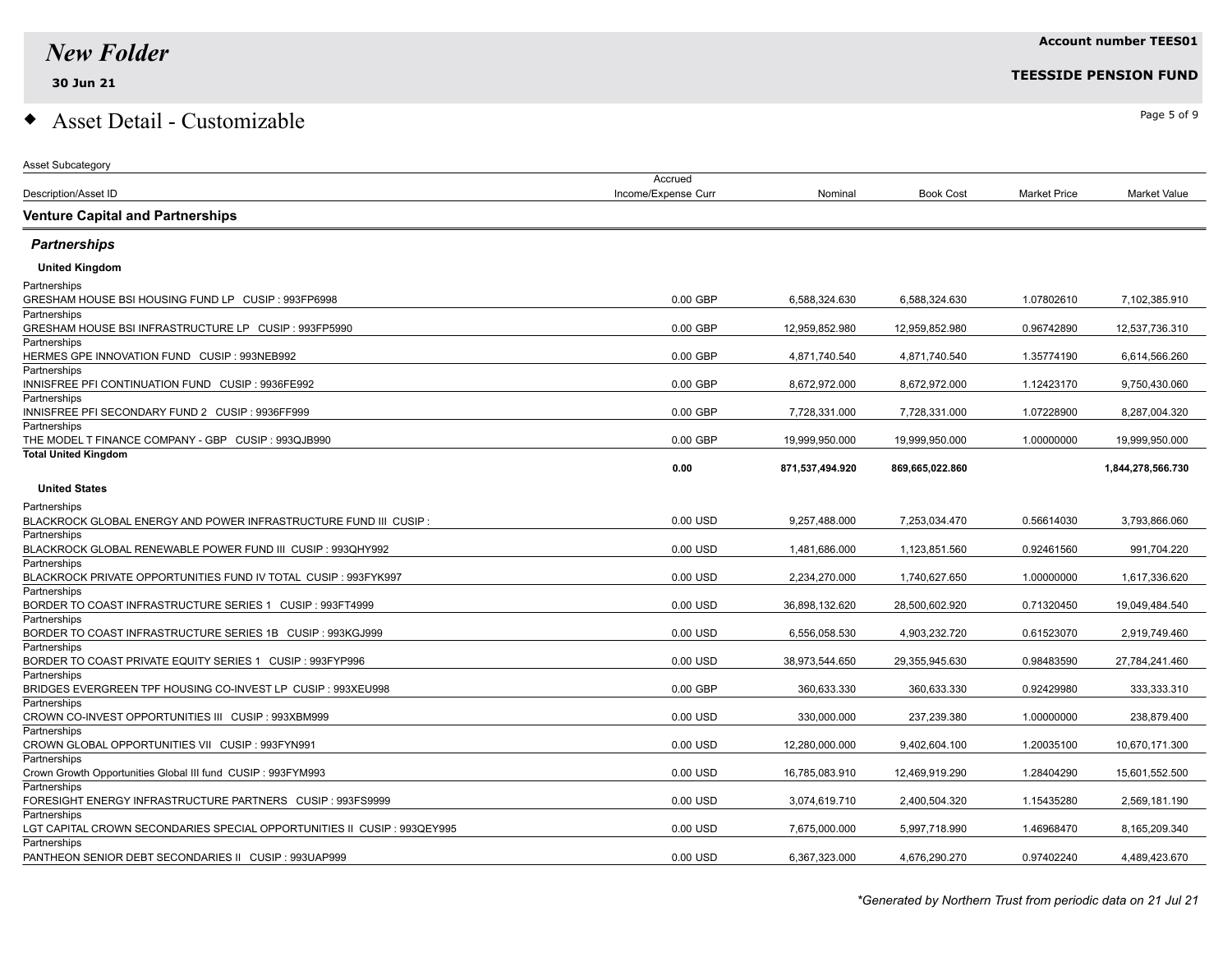# $\bullet$  Asset Detail - Customizable  $\bullet$

| Asset Subcategory                             |                     |                   |                   |                     |                     |
|-----------------------------------------------|---------------------|-------------------|-------------------|---------------------|---------------------|
|                                               | Accrued             |                   |                   |                     |                     |
| Description/Asset ID                          | Income/Expense Curr | Nominal           | <b>Book Cost</b>  | <b>Market Price</b> | <b>Market Value</b> |
| <b>Venture Capital and Partnerships</b>       |                     |                   |                   |                     |                     |
| <b>Partnerships</b>                           |                     |                   |                   |                     |                     |
| <b>United States</b>                          |                     |                   |                   |                     |                     |
| Partnerships                                  |                     |                   |                   |                     |                     |
| UNIGESTION SA CUSIP: 993FYL995                | 0.00 USD            | 7,944,005.610     | 5,925,979.840     | 1.47877700          | 8,503,681.700       |
| <b>Total United States</b>                    |                     |                   |                   |                     |                     |
|                                               | 0.00                | 150,217,845.360   | 114,348,184.470   |                     | 106,727,814.770     |
| <b>Total Partnerships</b>                     |                     |                   |                   |                     |                     |
|                                               | 0.00                | 1,105,830,949.540 | 1,056,948,597.420 |                     | 2,030,366,341.770   |
| <b>Total Venture Capital and Partnerships</b> |                     |                   |                   |                     |                     |
|                                               | 0.00                | 1,105,830,949.540 | 1,056,948,597.420 |                     | 2,030,366,341.770   |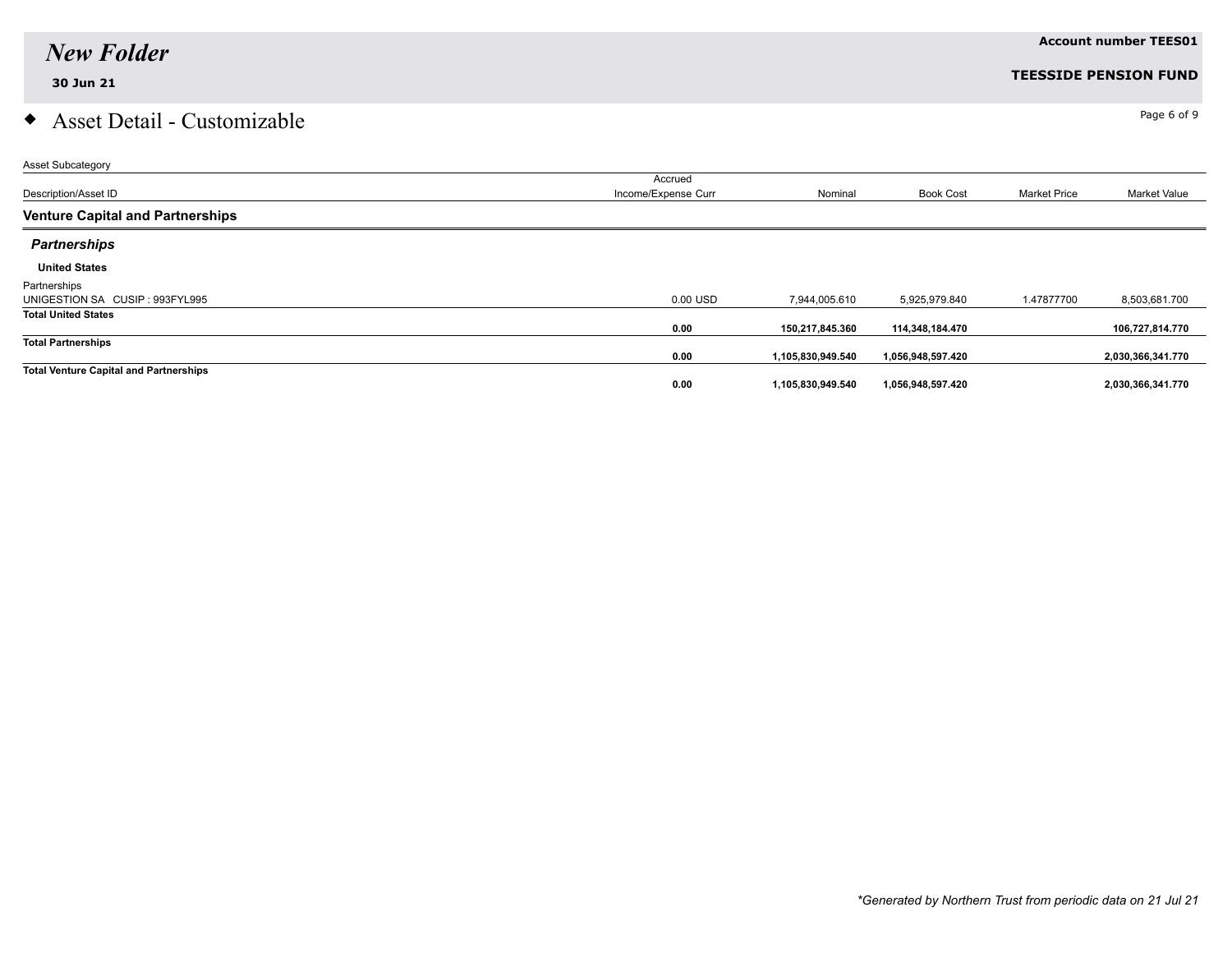# $\bullet$  Asset Detail - Customizable  $\bullet$

| Asset Subcategory             |                     |                |                  |                     |                |
|-------------------------------|---------------------|----------------|------------------|---------------------|----------------|
|                               | Accrued             |                |                  |                     |                |
| Description/Asset ID          | Income/Expense Curr | Nominal        | <b>Book Cost</b> | <b>Market Price</b> | Market Value   |
| <b>Hedge Fund</b>             |                     |                |                  |                     |                |
| <b>Hedge equity</b>           |                     |                |                  |                     |                |
| <b>Global Region</b>          |                     |                |                  |                     |                |
| <b>Hedge Equity</b>           |                     |                |                  |                     |                |
| IIF UK I LP CUSIP : 993FP3995 | 0.00 USD            | 49,620,763.510 | 37,923,084.750   | 0.99094300          | 35,594,007.120 |
| <b>Total Global Region</b>    |                     |                |                  |                     |                |
|                               | 0.00                | 49,620,763.510 | 37,923,084.750   |                     | 35,594,007.120 |
| <b>Total Hedge equity</b>     |                     |                |                  |                     |                |
|                               | 0.00                | 49,620,763.510 | 37,923,084.750   |                     | 35,594,007.120 |
| <b>Total Hedge Fund</b>       |                     |                |                  |                     |                |
|                               | 0.00                | 49,620,763.510 | 37,923,084.750   |                     | 35,594,007.120 |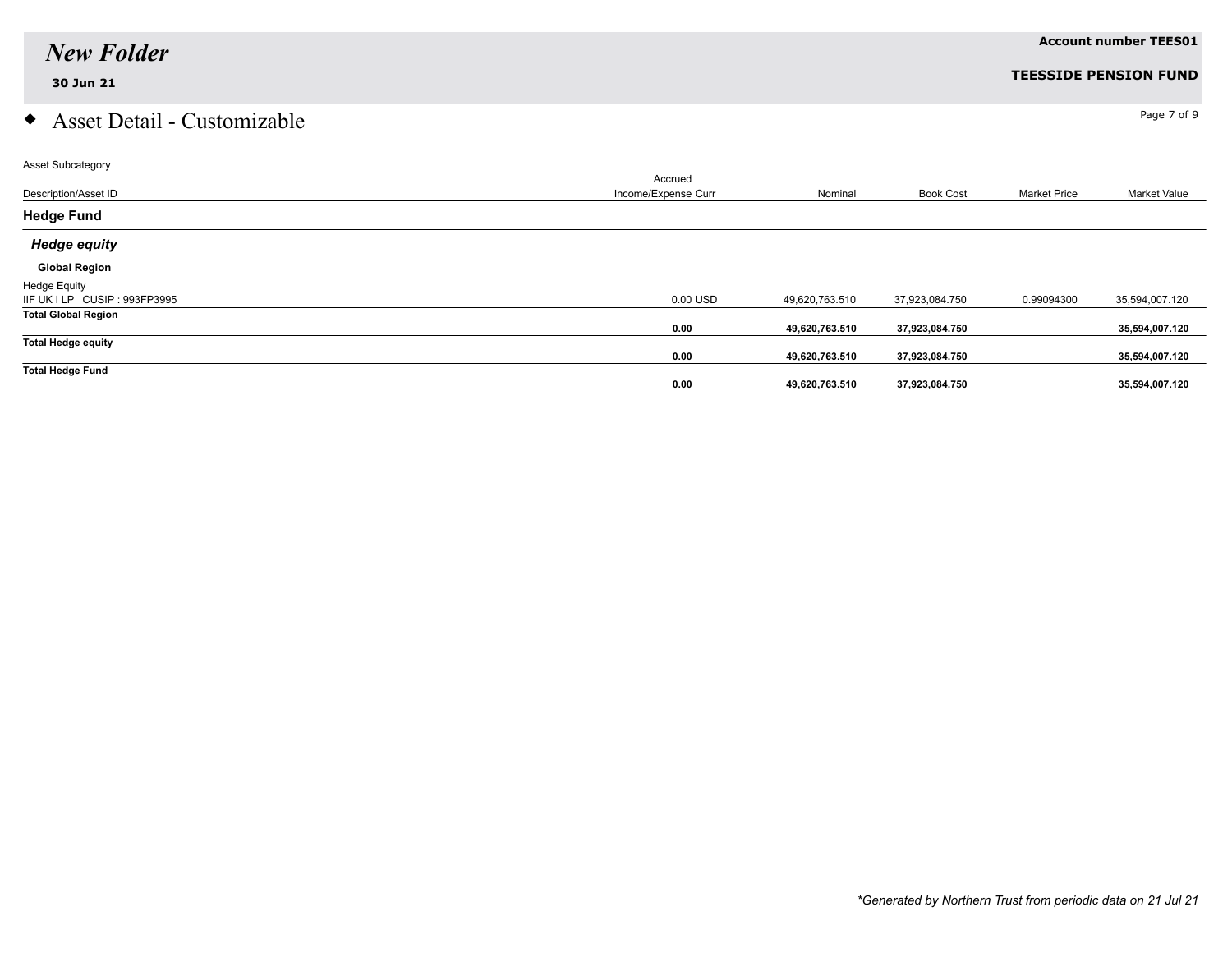## $\bullet$  Asset Detail - Customizable  $\bullet$

| <b>Asset Subcategory</b>       |                     |         |                  |                     |                     |
|--------------------------------|---------------------|---------|------------------|---------------------|---------------------|
|                                | Accrued             |         |                  |                     |                     |
| Description/Asset ID           | Income/Expense Curr | Nominal | <b>Book Cost</b> | <b>Market Price</b> | <b>Market Value</b> |
| <b>All Other</b>               |                     |         |                  |                     |                     |
| <b>Recoverable taxes</b>       |                     |         |                  |                     |                     |
|                                |                     |         |                  |                     |                     |
| Recoverable taxes              |                     |         |                  |                     |                     |
| GBP - British pound sterling   | 87,584.44           | 0.000   | 0.000            | 0.00000000          | 0.000               |
| Recoverable taxes              |                     |         |                  |                     |                     |
| DKK - Danish krone             | 292,998.32          | 0.000   | 0.000            | 0.00000000          | 0.000               |
| Recoverable taxes              |                     |         |                  |                     |                     |
| EUR - Euro                     | 1,105,388.28        | 0.000   | 0.000            | 0.00000000          | 0.000               |
| Recoverable taxes              |                     |         |                  |                     |                     |
| CHF - Swiss franc              | 2,112,869.05        | 0.000   | 0.000            | 0.00000000          | 0.000               |
| Total                          |                     |         |                  |                     |                     |
|                                | 3,598,840.09        | 0.000   | 0.000            |                     | 0.000               |
| <b>Total Recoverable taxes</b> |                     |         |                  |                     |                     |
|                                | 3,598,840.09        | 0.000   | 0.000            |                     | 0.000               |
| <b>Total All Other</b>         |                     |         |                  |                     |                     |
|                                | 3,598,840.09        | 0.000   | 0.000            |                     | 0.000               |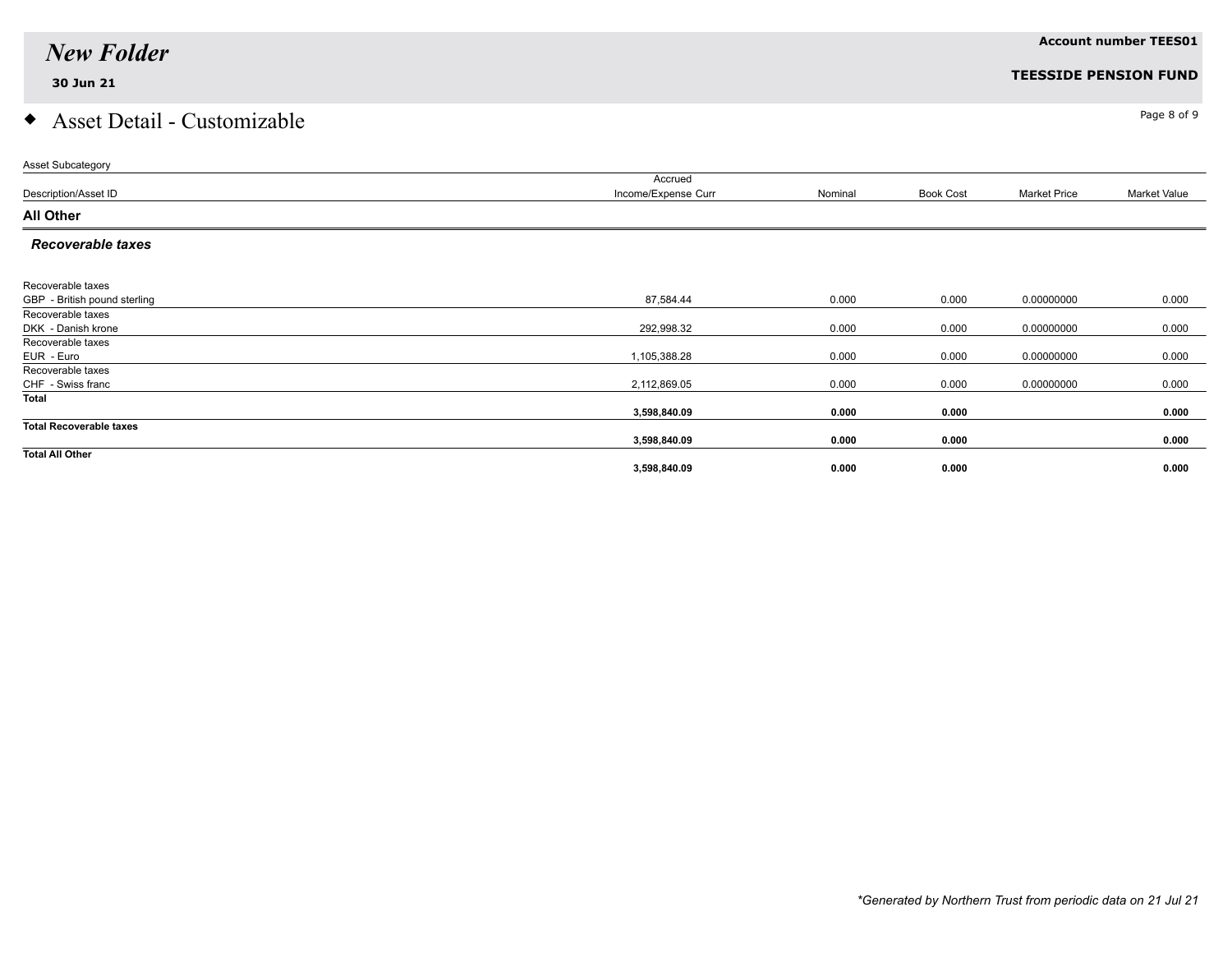### $\bullet$  Asset Detail - Customizable  $\bullet$

| Asset Subcategory                          |                     |                   |                   |                     |                   |
|--------------------------------------------|---------------------|-------------------|-------------------|---------------------|-------------------|
|                                            | Accrued             |                   |                   |                     |                   |
| Description/Asset ID                       | Income/Expense Curr | Nominal           | <b>Book Cost</b>  | <b>Market Price</b> | Market Value      |
| <b>Cash and Cash Equivalents</b>           |                     |                   |                   |                     |                   |
| Cash                                       |                     |                   |                   |                     |                   |
| Cash                                       |                     |                   |                   |                     |                   |
| GBP - British pound sterling               | 0.00                | 255.910           | 255.910           | 1.00000000          | 255.910           |
| Total                                      | 0.00                | 255.910           | 255.910           |                     | 255.910           |
| <b>Total Cash</b>                          | 0.00                | 255.910           | 255.910           |                     | 255.910           |
| Cash (externally held)                     |                     |                   |                   |                     |                   |
|                                            |                     |                   |                   |                     |                   |
| Cash (externally held)                     |                     |                   |                   |                     |                   |
| GBP - British pound sterling<br>Total      | 0.00                | 390,348,844.560   | 390,348,844.560   | 1.00000000          | 390,348,844.560   |
|                                            | 0.00                | 390,348,844.560   | 390,348,844.560   |                     | 390,348,844.560   |
| <b>Total Cash (externally held)</b>        | 0.00                | 390,348,844.560   | 390,348,844.560   |                     | 390,348,844.560   |
| <b>Funds - short term investment</b>       |                     |                   |                   |                     |                   |
| Funds - Short Term Investment              |                     |                   |                   |                     |                   |
| GBP - British pound sterling               | 0.00                | 814,000.000       | 814,000.000       | 1.00000000          | 814,000.000       |
| <b>Total</b>                               | 0.00                | 814,000.000       | 814,000.000       |                     | 814,000.000       |
| <b>Total Funds - short term investment</b> |                     |                   |                   |                     |                   |
|                                            | 0.00                | 814,000.000       | 814,000.000       |                     | 814,000.000       |
| <b>Total Cash and Cash Equivalents</b>     | 0.00                | 391,163,100.470   | 391,163,100.470   |                     | 391,163,100.470   |
| <b>Report Total:</b>                       |                     |                   |                   |                     |                   |
|                                            |                     |                   |                   |                     |                   |
|                                            | 3,600,253.25        | 2,985,006,707.632 | 3,289,509,708.220 |                     | 4,549,371,085.800 |

Although this report has been prepared using information believed to be reliable, it may contain information provided by third parties or derived from third party information, and/or information that may have been obtained categorized or otherwise reported based upon client direction. The Northern Trust Company does not guarantee the accuracy, timeliness or completeness of any such information. The information included in this report is inte to assist clients with their financial reporting needs, but you must consult with your accountants, auditors and/or legal counsel to ensure your accounting and financial reporting complies with applicable laws, regulations accounting guidance. The Northern Trust Company and its affiliates shall have no responsibility for the consequences of investment decisions made in reliance on information contained in this report .

\*\*\*If three stars are seen at the right edge of the report it signifies that the report display configuration extended beyond the viewable area. To rectify this situation please adjust the number or width of display values available.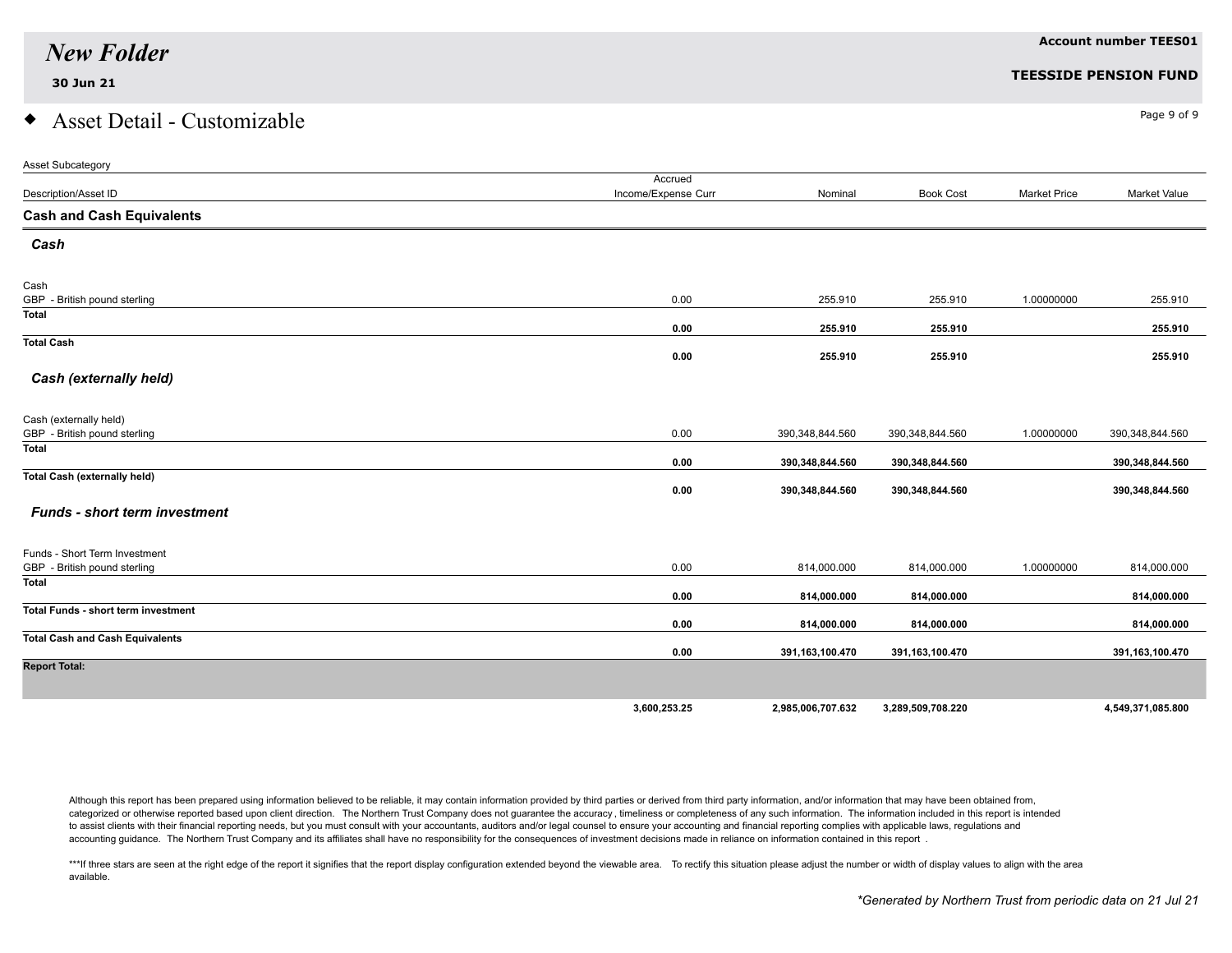| Asset                                                           | <b>Book Cost</b> | Price | Value            | %<br>of Fund |
|-----------------------------------------------------------------|------------------|-------|------------------|--------------|
| <b>Equities</b>                                                 |                  |       |                  |              |
| <b>UK Equities</b>                                              |                  |       |                  |              |
| BORDER TO COAST PE UK LISTED EQUITY A GBP ACC                   | 939,080,825.85   | 1.10  | 1,034,586,789.32 | 21.99%       |
| AFREN ORD GBP0.01                                               | 1,089,449.06     | 0.02  | 17,850.00        | 0.00%        |
| <b>CARILLION ORD GBP0.50</b>                                    | 0.00             | 0.14  | 61,968.80        | 0.00%        |
| <b>CANDOVER INVSTMNTS PLC GBP0.25</b>                           | 323,674.02       | 0.00  | 0.00             | 0.00%        |
| NEW WORLD RESOURCE ORD EUR0.0004 A                              | 1,294,544.76     | 0.00  | 375.00           | 0.00%        |
| <b>Total UK Equities</b>                                        |                  |       | 1,034,666,983.12 | 21.99%       |
| <b>Overseas Equties</b>                                         |                  |       |                  |              |
| YOUNG AUSTRALIAN MINES LTD                                      | 287,505.65       | 0.07  | 8,451.73         | 0.00%        |
| MEJORITY CAPITAL NPV (FINEXIA FINL GROUP)                       | 0.00             | 0.07  | 16.28            | 0.00%        |
| BGP HOLDINGS PLC BENEFICIAL INTEREST SHSNPV                     | 0.00             | 0.00  | 0.00             | 0.00%        |
| SSGA MPF PAC BASIN EX-JAPAN INDEX                               | 242,515,511.22   | 6.85  | 347,171,323.51   | 7.38%        |
| SSGA MPF JAPAN EQUITY INDEX                                     | 89,842,364.06    | 2.22  | 107,640,730.01   | 2.29%        |
| MPF EUROPE EX UK SUB-FUND                                       | 97,836,405.64    | 8.10  | 124,702,149.36   | 2.65%        |
| MPF N AMER EQTY SUB-FUND                                        | 24,012,835.23    | 13.77 | 36,083,139.25    | 0.77%        |
| BORDER TO COAST PE OVERSEAS DEV MKTS EQTY A                     | 729,830,169.84   | 2.34  | 1,704,988,007.38 | 36.23%       |
| BORDER TO COAST EMERGING MARKET HYBRID FUND                     | 200,000,000.00   | 1.00  | 205,931,281.66   | 4.38%        |
| <b>Total Overseas Equities</b>                                  |                  |       | 2,526,525,099.18 | 53.69%       |
| <b>Total Equities</b>                                           |                  |       | 3,561,192,082.30 | 75.68%       |
| <b>Alternatives</b>                                             |                  |       |                  |              |
| <b>Private Equities</b>                                         |                  |       |                  |              |
| CAPITAL DYNAMICS LGPS COLLECTIVE PRIVATE EQUITY FOR POOLS 18/19 | 2,700,000.00     | 1.11  | 2,995,432.92     | 0.06%        |
| CROWN CO INVESTMENT OPPORTUNITIES II PLCS USD                   | 14,560,321.13    | 1.41  | 19,855,785.21    | 0.42%        |
| CROWN CO INVESTMENT OPPORTUNITIES III                           | 237,239.38       | 1.00  | 238,879.40       | 0.01%        |
| CROWN SECONDARIES SPECIAL OPPORTUNITIES II                      | 5,997,718.99     | 1.47  | 8,165,209.34     | 0.17%        |
| UNIGESTION SA                                                   | 5,925,979.84     | 1.48  | 8,503,681.70     | 0.18%        |
| PANTHEON GLOBAL CO-INVESTMENT OPPORTUNITIES IV                  | 16,034,925.40    | 0.86  | 12,260,345.41    | 0.26%        |
| <b>CROWN GLOBAL OPPORTUNITIES VII</b>                           | 9,402,604.10     | 1.20  | 10,670,171.30    | 0.23%        |
| <b>CROWN GROWTH GLOBAL OPPORTUNITIES III</b>                    | 12,469,919.29    | 1.28  | 15,601,552.50    | 0.33%        |
| BLACKROCK PRIVATE OPPORTUNITIES FUND IV TOTAL                   | 1,740,627.65     | 1.00  | 1,617,336.62     | 0.03%        |
| BORDER TO COAST PRIVATE EQUITY SERIES 1A                        | 29,355,945.63    | 0.98  | 27,784,241.46    | 0.59%        |
| BORDER TO COAST PRIVATE EQUITY SERIES 1B                        | 919,174.08       | 1.01  | 938,658.39       | 0.02%        |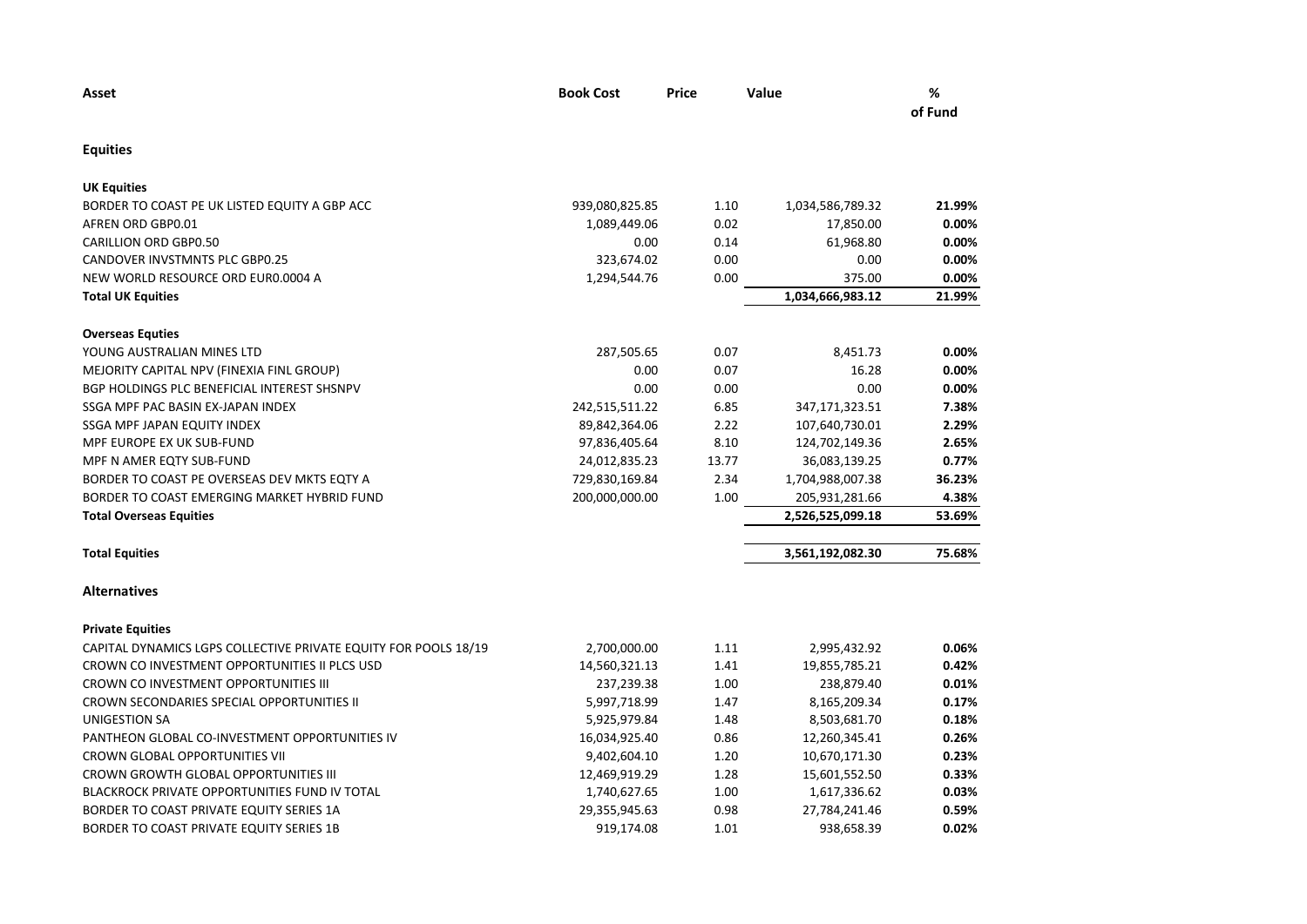| BORDER TO COAST PRIVATE EQUITY SERIES 1C                             | 242,462.08    | 1.00 | 242,462.08     | 0.01% |
|----------------------------------------------------------------------|---------------|------|----------------|-------|
| UNIGESTION DIRECT II                                                 | 1,835,877.80  | 1.20 | 2,111,539.14   | 0.04% |
| ACCESS CAPITAL FUND VIII GROWTH BUY OUT EUROPE                       | 5,967,615.10  | 0.81 | 4,714,899.67   | 0.10% |
| ACCESS CAPITAL CO INVESTMENT FUND BUY OUT EUROPE II                  | 4,150,798.30  | 1.00 | 4,032,090.55   | 0.09% |
| <b>HERMES GPE INNOVATION FUND</b>                                    | 4,871,740.54  | 1.36 | 6,614,566.26   | 0.14% |
| CAPITAL DYNAMICS GLOBAL SECONDARIES V                                | 8,541,365.00  | 1.70 | 14,491,472.89  | 0.31% |
| CAPITAL MID-MARKET DIRECT V                                          | 6,692,263.65  | 1.23 | 8,010,835.92   | 0.17% |
| THE MODEL T FINANCE COMPANY                                          | 19,999,950.00 | 1.00 | 19,999,950.00  | 0.43% |
| <b>Total Private Equities</b>                                        |               |      | 168,849,110.76 | 3.59% |
| <b>Infrastructure</b>                                                |               |      |                |       |
| ACIF INFRASTRUCTURE FUND LP                                          | 17,087,750.60 | 1.11 | 18,249,944.73  | 0.39% |
| ACCESS CAPITAL FUND INFRASTRUCTURE II                                | 7,348,891.83  | 1.03 | 7,185,795.24   | 0.15% |
| ACCESS CAPITAL, ACIF INFRASTRUCTURE II LP (FUND 2)                   | 1,795,595.53  | 1.00 | 1,712,599.24   | 0.04% |
| INNISFREE PFI CONTINUATION FUND                                      | 8,672,972.00  | 1.12 | 9,750,430.06   | 0.21% |
| <b>INNISFREE PFI SECONDARY FUND 2</b>                                | 7,728,331.00  | 1.07 | 8,287,004.32   | 0.18% |
| BORDER TO COAST INFRASTRUCTURE SERIES 1A                             | 28,500,602.92 | 0.71 | 19,049,484.54  | 0.40% |
| BORDER TO COAST INFRASTRUCTURE SERIES 1B                             | 4,903,232.72  | 0.62 | 2,919,749.46   | 0.06% |
| BLACKROCK GLOBAL ENERGY & POWER INFRASTRUCTURE FUND III              | 7,253,034.47  | 0.57 | 3,793,866.06   | 0.08% |
| BLACKROCK GLOBAL RENEWABLE POWER FUND III                            | 1,123,851.56  | 0.92 | 991,704.22     | 0.02% |
| CAPITAL DYNAMICS CLEAN ENERGY INFRASTRUCTURE VIII (CO INVESTMENT) LP | 4,518,348.79  | 1.04 | 4,707,370.75   | 0.10% |
| CAPITAL DYNAMICS CLEAN ENERGY AND INFRASTRUCTURE VIII SCSp           | 8,960,808.27  | 0.98 | 8,767,835.47   | 0.19% |
| <b>IIF UK I LP</b>                                                   | 37,923,084.75 | 0.99 | 35,594,007.12  | 0.76% |
| ANCALA INFRASTRUCTURE FUND II SCSP                                   | 14,467,708.49 | 0.76 | 10,436,979.64  | 0.22% |
| FORESIGHT ENERGY INFRASTRUCTURE PARTNERS                             | 2,400,504.32  | 1.15 | 2,569,181.19   | 0.05% |
| <b>GRESHAM HOUSE BSI INFRASTRUCTURE LP</b>                           | 12,959,852.98 | 0.97 | 12,537,736.31  | 0.27% |
| <b>Total Infrastructure</b>                                          |               |      | 146,553,688.35 | 3.11% |
| <b>Other Alternatives</b>                                            |               |      |                |       |
| AMEDEO AIR FOUR PLUS LTD                                             | 6,114,034.80  | 0.24 | 1,599,999.84   | 0.03% |
| DARWIN LEISURE PRO UNITS CLS 'C'                                     | 8,967,056.48  | 3.53 | 22,936,725.55  | 0.49% |
| DARWIN BEREAVEMENT SERVICES FUND CLASS B ACCUMULATION                | 15,000,000.00 | 1.12 | 16,135,841.47  | 0.34% |
| DARWIN BEREAVEMENT SERVICES FUND, INCOME UNITS                       | 10,000,000.00 | 1.00 | 10,000,000.00  | 0.21% |
| DARWIN LEISURE DEVELOPMENT FUND ACCUMULATION UNITS - D CLASS         | 15,000,000.00 | 1.18 | 17,626,500.00  | 0.37% |
| DARWIN LEISURE PROPERTY FUND, K INCOME UNITS                         | 15,000,000.00 | 1.03 | 15,432,000.00  | 0.33% |
| HEARTHSTONE RESIDENTIAL FUND 1 LIMITED PARTNERSHIP                   | 9,645,954.78  | 0.92 | 8,873,480.68   | 0.19% |
| <b>GRESHAM HOUSE BSI HOUSING LP</b>                                  | 6,588,324.63  | 1.08 | 7,102,385.91   | 0.15% |
| PANTHEON SENIOR DEBT SECONDARIES II                                  | 4,676,290.27  | 0.97 | 4,489,423.67   | 0.10% |
| BRIDGES EVERGREEN TPF HOUSING CO-INVESTMENT LP                       | 360,633.33    | 0.92 | 333,333.31     | 0.01% |
| <b>Total Other Alternatives</b>                                      |               |      | 104,529,690.43 | 2.21% |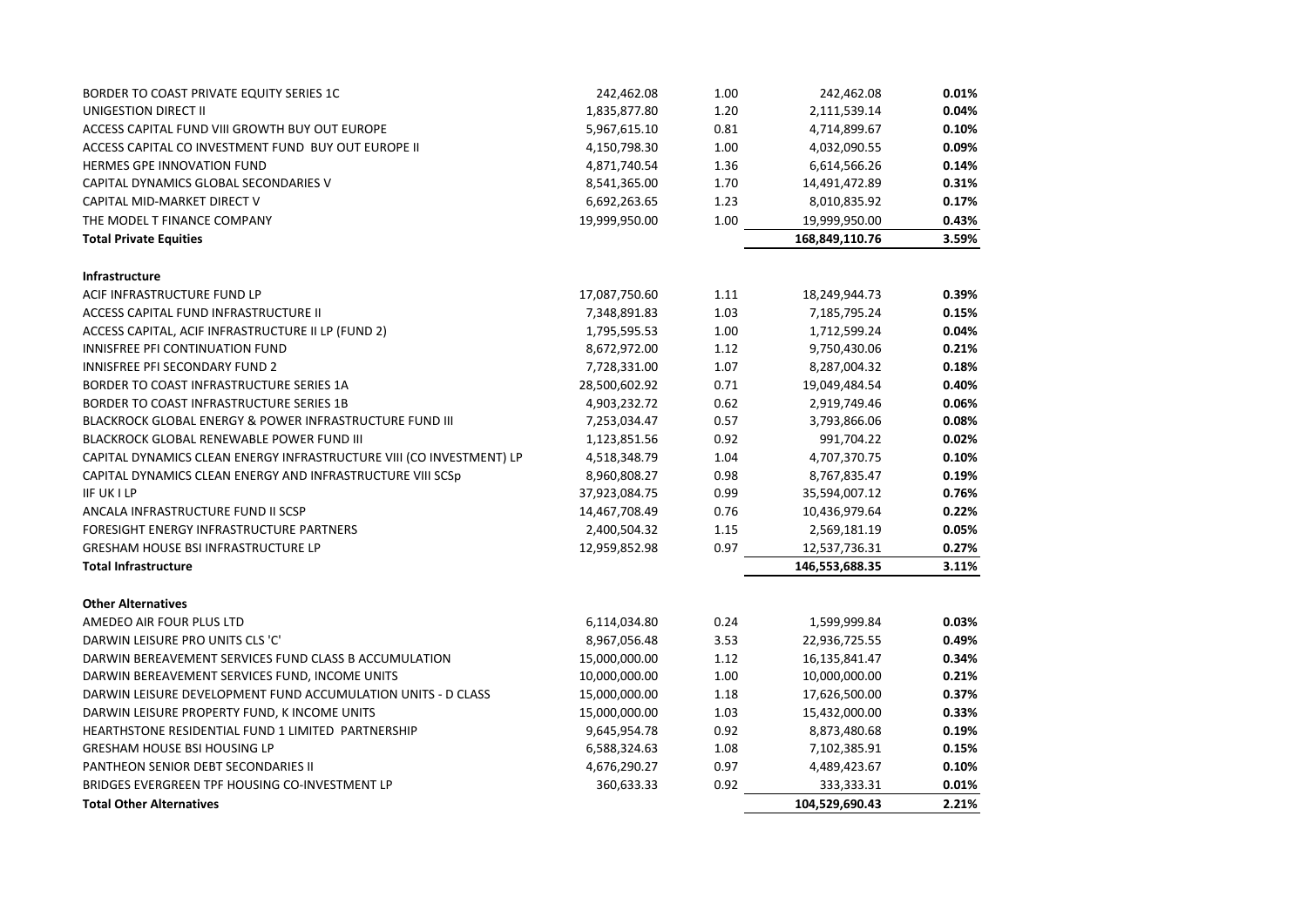|  | <b>Total Alternatives</b> |  |
|--|---------------------------|--|
|--|---------------------------|--|

| 419.932.489.54 | 8.92% |
|----------------|-------|
|                |       |

#### **Property**

| Total Fund Value - 30th June 2021                                 |                |            | 4,705,397,187.30 | 100%  |
|-------------------------------------------------------------------|----------------|------------|------------------|-------|
| <b>Total Cash</b>                                                 |                |            | 391,163,100.47   | 8.31% |
| <b>Invested Cash</b>                                              | 390,348,844.56 | 1.00       | 390,348,844.56   | 8.30% |
|                                                                   |                |            | 814,255.91       | 0.02% |
|                                                                   | 814,000.00     | 1.00       | 814,000.00       | 0.02% |
| <b>Custodian Cash</b>                                             | 255.91         | 1.00       | 255.91           | 0.00% |
| Cash                                                              |                |            |                  |       |
| <b>Total Property</b>                                             |                |            | 333,109,514.99   | 7.08% |
| <b>Total Property Unit Trust</b>                                  |                |            | 65,759,518.81    | 1.40% |
| LEGAL AND GENERAL MANAGED PROPERTY FUND                           | 385,000.00     | 56.52      | 6,119,078.54     | 0.13% |
| THREADNEEDLE PROP PROPERTY GBP DIS                                | 1,527,939.20   | 284.55     | 3,628,012.50     | 0.08% |
| <b>HERMES PROPERTY PUT</b>                                        | 720,122.99     | 6.72       | 4,456,992.81     | 0.09% |
| LOCAL AUTHORITIES LOCAL AUTHORITIES PROPERTY                      | 1,282,865.49   | 3.04       | 4,154,939.21     | 0.09% |
| ROYAL LONDON PROPERTY INVESTMENT CO                               | 8,197,204.76   | 2.86       | 10,107,637.36    | 0.21% |
| <b>Property Unit Trust</b><br>STD LIFE PROPERTY GROWTH LP         | 21,282,170.99  | 133,680.96 | 37,292,858.39    | 0.79% |
|                                                                   |                |            |                  |       |
| <b>Total Direct Property</b>                                      |                |            | 267,349,996.18   | 5.68% |
| <b>Direct Property</b><br>TEESSIDE PENSION FUND - DIRECT PROPERTY | 280,289,446.35 | 0.95       | 267,349,996.18   | 5.68% |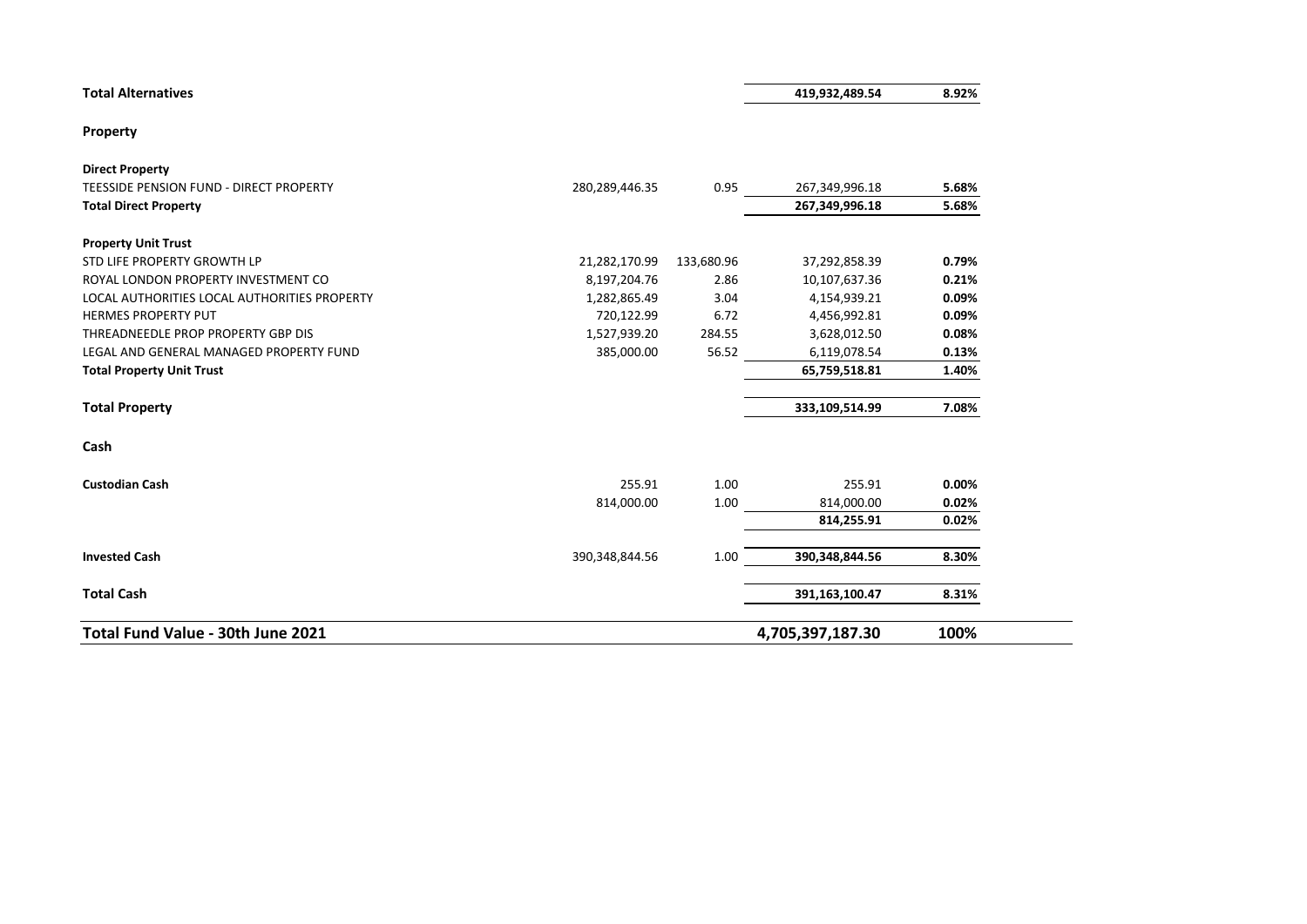| Investment Market Value timing differences at 30th June 21 | <b>Market Value</b> |
|------------------------------------------------------------|---------------------|
| <b>Private Equities</b>                                    |                     |
| <b>Blackrock Private Opportunities Fund IV</b>             | 9,168,046.32        |
| Border to Coast Private Equity Series 1B                   | 2,713,025.33        |
|                                                            | 11,881,071.65       |
|                                                            |                     |
| Infrastructure                                             |                     |
| Border to Coast Infrastructure Series 1B                   | 2,589,334.66        |
|                                                            | 2,589,334.66        |
| <b>Direct Property</b>                                     |                     |
| Direct Property                                            | 13,275,003.82       |
|                                                            | 13,275,003.82       |
| <b>Total</b>                                               | 27,745,410.13       |